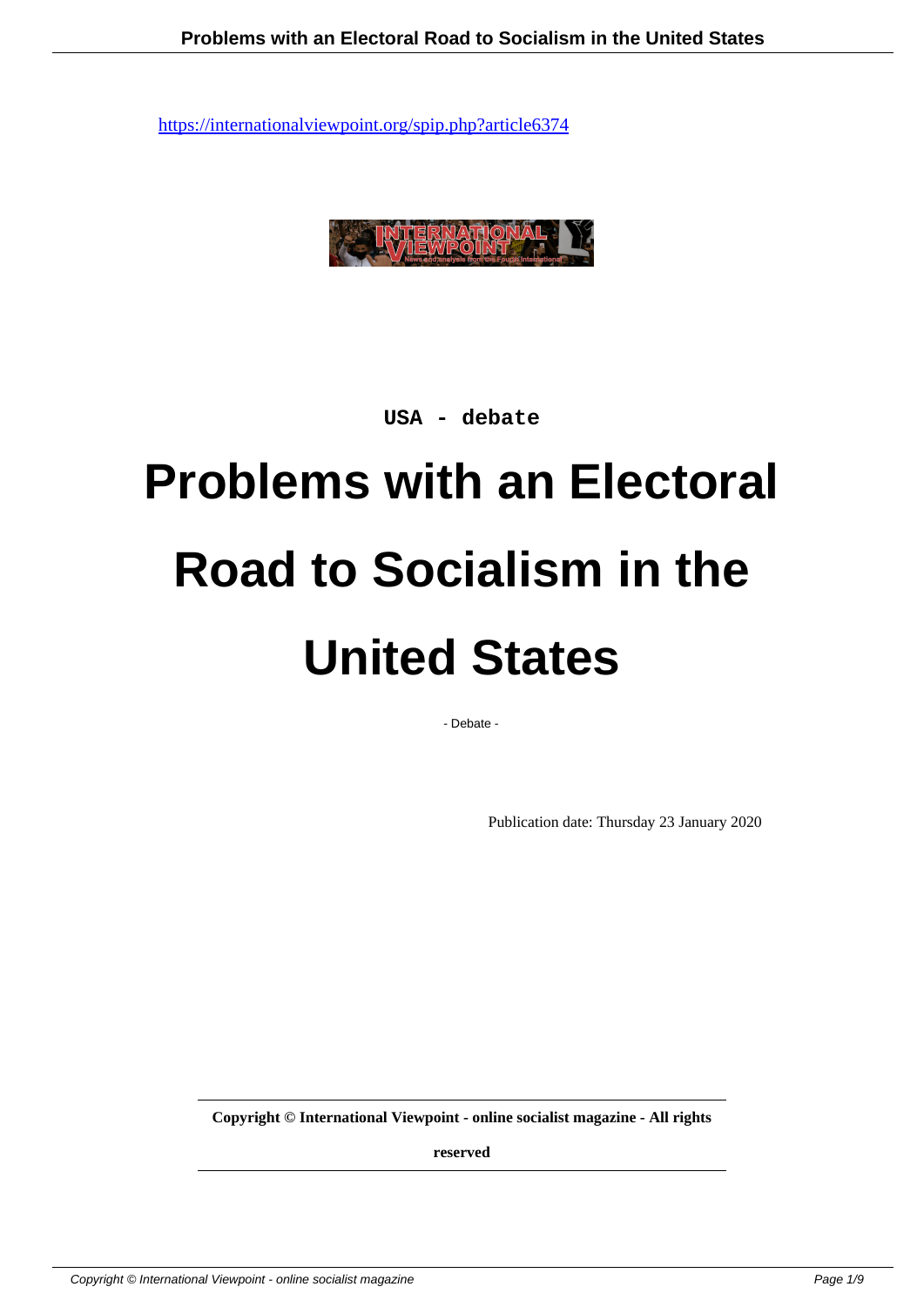**In a welcome sign, the recent revitalization of the socialist left, particularly the spectacular growth of Democratic Socialists of America, has revived debate about the road to socialism. Also, fortunately, the discussion, which has partially played out in the pages of Jacobin, has gone beyond a simple revisiting of the old âEurosoereform versus revolutionâEuros argument of early twentieth-century social democracy. Vivek Chibber** âEurosoeOur Road to Power,âEuros *Jacobin*, 5 December 2017) and Eric Blanc (most recently in his debate with Charlie Post, âEurosoeWhich Way to Socialism,âEuros *Jacobin*, 21 July 2019) have raised important problems with applying a revolutionary model from the Russian Revolutio[n of 1917 to modern](https://www.jacobinmag.com/2017/12/our-road-to-power) [industrial coun](https://www.jacobinmag.com/2017/12/our-road-to-power)tries with parliamentary systems. BlancâEuros"s observation that âEurosoea government elected by universal suffrage has vastly more popular legitimacy than the tsarist autoc[racyâEuros is particularly valid and impor](https://www.jacobinmag.com/2019/07/socialism-revolution-electoral-politics-mass-action)tant.

Unfortunately, neither Chibber nor Blanc base their arguments for a road to socialismâEuros"a road based on a combination of electoral victories and mass actionâEuros"on an assessment of the specifics of the capitalist state in the United States.

Indeed, the âEurosoepopular legitimacyâEuros of the U.S. state is grounded in a constitutional order that seems to allow for democratic transitions, protects civil rights and liberties, and purports to stand above class interests. The constitutional framework appears to many to provide a mechanism to speak out, win office, and effect change. The suggestion that such an order should be overthrown in what Chibber terms a âEurosoeruptureâEuros seems undemocratic and even irrational to most workers today.

However, the same constitutional system that gives the state legitimacy also contains the seeds of capitalist resistance to socialist transformation or even far-reaching reforms. It creates numerous fallback positions from which capital can continue to exercise authority and constitutionally wield instruments of repression against working-class movements, even if it has lost control of the highest elected offices.

# **What Do We Mean by a âEurosoeWorkersâEuros" GovernmentâEuros ? The Problem of the Separation of Powers**

Although the constitutional system of âEurosoechecks and balancesâEuros may appear to many on the left as fraudulent and as a method of mystifying class rule, it actually serves an important role in the implementation of capitalist state policies and preserving capitalist rule. Originally a product of the constitutional settlement of 1787, the separation of powers facilitated the balancing of the two main ruling classes: northern merchants and southern slave owners. The creation of the Senate provided southern planters with veto power over federal policies, and the disempowerment of local government disorganized the lower classes of small farmers and laborers. By the twentieth century the division of the state into three branches had begun to allow modern capitalists to use the state to mediate conflicts among themselves and to ensure their power when it is threatened. A government committed to an increasingly socialist program will inevitably need to confront these constitutional institutions.

It is true that if socialists or a workers party were to win majorities in both the House and Senate and the presidency at the same time they would be able to pass bills. But single-party control of both the legislative and executive branches arises only after wave election years and is generally short-lived. Typically, the party in power fails to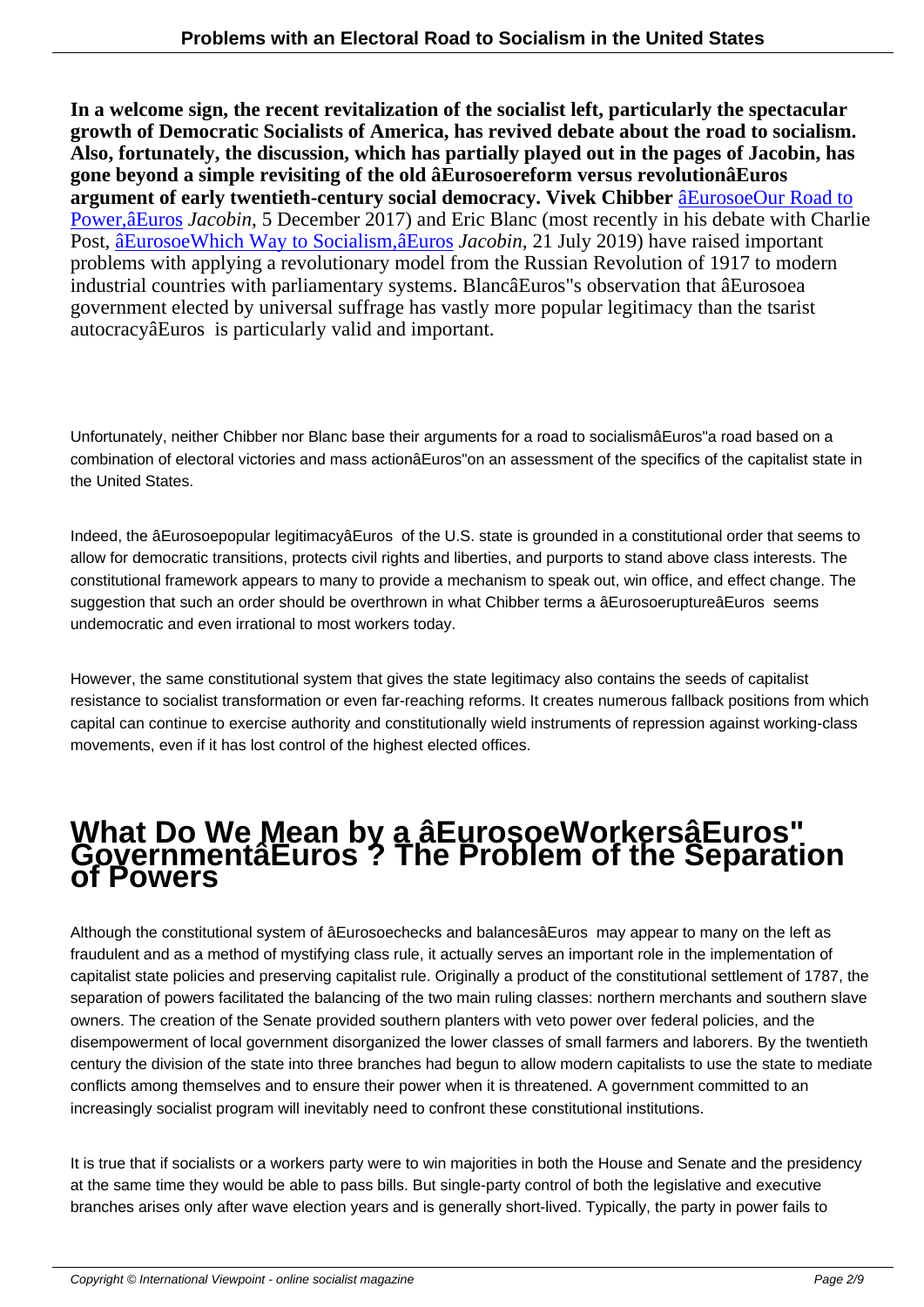deliver meaningful change to day-to-day living conditions and the voters who put it there grow demoralized and are less likely to show up for the next election. Yet the creation of a workersâEuros" government would require not just a single victory in federal elections but a series of consecutive victories in both branches.

Complicating any socialist transition, however, would be the judicial branch. Under the Constitution, federal judges serve for life. This means that a left government would be met by a federal judiciary appointed entirely by the old regime. This would render much potential socialist legislation difficult to implement. Laws that violate the rights of private property, for example, would fly in the face of the Fifth Amendment and would be struck down. A more activist court might strike down government efforts to create publicly owned banks or industries as violating the essence of the Fifth Amendment by crowding out private investors. We donâEuros"t need to stretch our imagination too far to envision this scenario; the U.S. Supreme Court interfered with the New Deal, and even the Affordable Care Act was saved by only one vote on the Supreme Court. Of course, a socialist president could simply refuse to abide by court rulings, but that would challenge the legitimacy through which the âEurosoedemocratic roadâEuros runs. And although the Constitution only specifies the creation of the Supreme Court, leaving the creation (and presumably dissolution) of other federal courts to CongressâEuros" discretion, a move to abolish a recalcitrant judiciary would be widely perceived within the federal bureaucracy and much of public opinion as a violation of centuries of constitutional practice and precedent. Practically speaking, it could lead to civil war as substantial sectors of the state would rally against such a federal government.

The uneven development of political consciousness would further complicate any socialist victory. Along with a powerful socialist party, there would continue to exist parties hostile to socialism. The workers party will therefore have to contend with an ongoing opposition at all levels of government. Capitalists, facing the existential threat posed by the socialistsâEuros" program, will wage a powerful struggle on the electoral front. They will still control the news media and the means of communication and will use all those means to attack and demean the socialist program, sow confusion, and promote alternate parties ranging from the liberal to the fascist right. And those with money are in a better position to engage in electoral fraud.

When radical socialists win office within the existing state, they will always be subject to an opposition with plenty of power to block or reverse socialist measures. Pro-capitalist politicians will continue to control some parts of the federal government, which they can use to obstruct. A workersâEuros" government that insists on operating within the U.S. constitutional framework will never be able to transcend this impasse. It will soon face the cruel choice of yielding to the limits the Constitution imposes or taking revolutionary measures by acting unconstitutionally.

### **What Do We Mean by a âEurosoeWorkersâEuros" GovernmentâEuros ? The Problem of Federalism**

The Tenth Amendment of the Constitution reserves important powers for the states. These include control over most of the criminal justice system, trade and economic regulation within state boundaries, and most infrastructure and education policies within state boundaries. The Supreme Court has already limited the power of federal authorities to prosecute criminal cases reserved to state authorities (for instance, Bond v. United States, 2011).

It seems highly unlikely that even in a wave election, a workers party could triumph in all fifty states, or even in a substantial majority of them, because all states also are governed by a separation of powers doctrine, which means that such a party would have to win control of both the executive and legislative branches simultaneously. Furthermore, many states do not elect all their officials in presidential election years. New Jersey and Virginia, for example, elect their governors and legislature one year after the federal elections. New York and Wisconsin are among several states that elect their governors in the same year as federal midterm elections, not presidential elections. This guarantees a degree of institutional conservatism and continuity of the old order that would require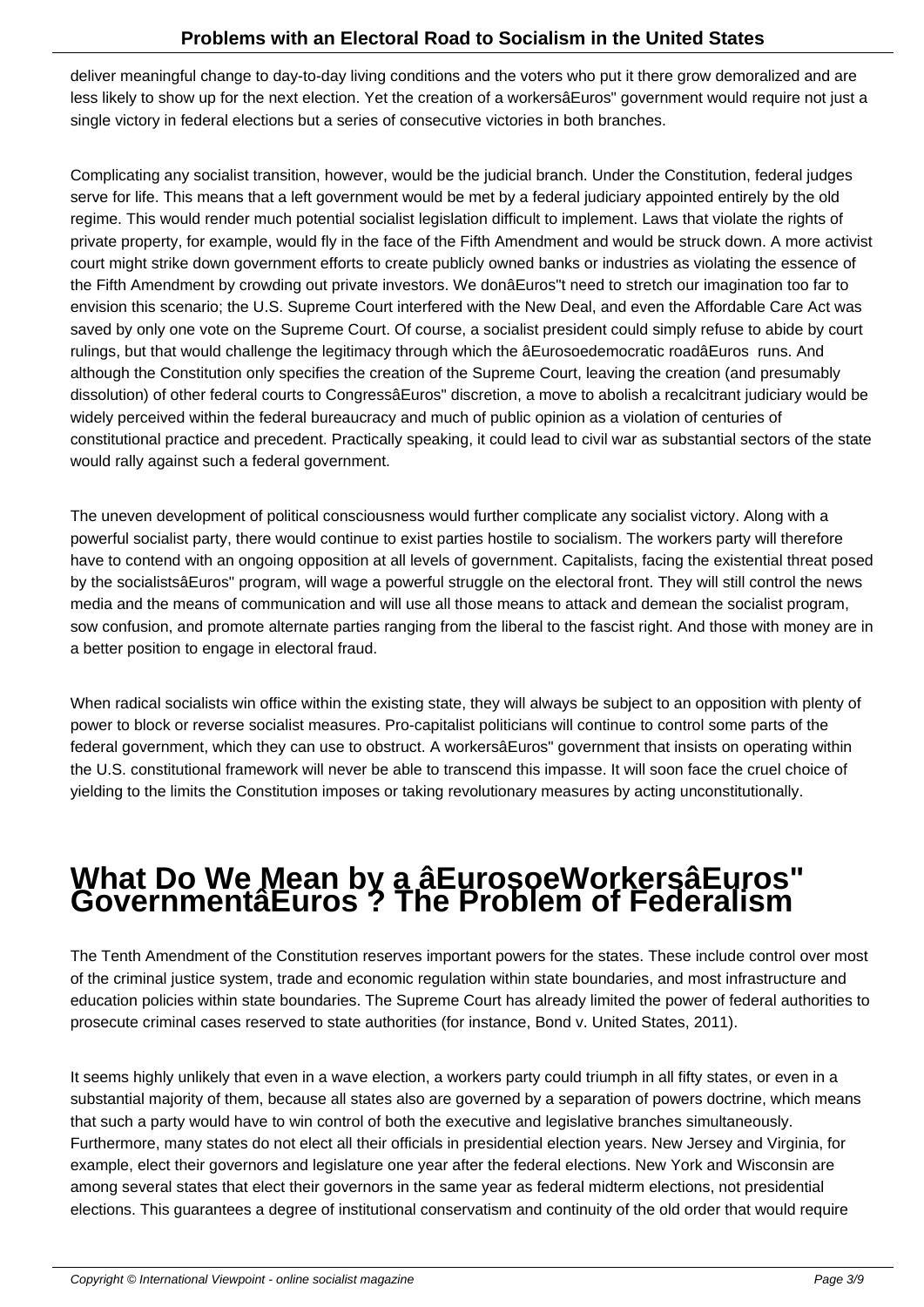several consecutive wave elections to overcome. And until workers parties win office at multiple levels, it is difficult to see how they could institute meaningful social reform. Yet, given the constitutional and bureaucratic difficulties of implementing socialist legislation in a short period of time, it seems difficult to imagine that socialistsâEuros"or even a radical, reformist workers partyâEuros"could continue to triumph at the ballot box.

Governors control the National Guard and state police. Local governments control local police forces, although the Constitution allows states full discretion to limit the autonomy of localities. While the president may federalize the guard for a period of time, it is easy to imagine guard generals refusing to obey presidential authority when asked to enforce decisions the courts have ruled unconstitutional. Of course a president can send the army into states, thus violating the Posse Comitatus Act of 1878, but it is similarly easy to envision generals refusing to execute orders on solid constitutional grounds, or the officer corps dividing amongst itself, in that scenario. In short there would be no way of overcoming state recalcitrance to implement socialist legislation without destroying the legitimacy of the constitutional order.

In fact, not only can state authorities resist, they can also repress. Partial socialist victories in the electoral arena would inevitably yield a fractured state, with critical parts still in the hands of pro-capitalist officials. The latter would be constitutionally authorized to arrest and terrorize mass movement activists who threaten their rule. They have, after all, done so numerous times in U.S. history. Even today, federal and state authorities are far more likely to arrest someone for the crime of being an immigrant or person of color than for marching with an armed fascist gang threatening the annihilation of the Jews. Mass movements that are not prepared to physically confront and defeat armed authorities would stand little chance.

## **Bureaucracy, the Regulatory Process, and Unelected Authority**

While the legislative and executive branches make law and the judicial branch reviews laws, unelected regulatory bodies determine how they are actually interpreted and implemented. Currently, these bodies are staffed by skilled bureaucrats through a combination of patronage, political favoritism, and civil service promotion. Regulatory agencies are typically staffed by and managed by the industries they are designed to regulate. Even lower-level bureaucratic posts often enable employees to audition for far more lucrative private-sector employment. This creates enormous incentives to defer to corporate prerogative, even if the elected authorities have a different agenda. And these regulatory agencies decide what the law means in day-to-day situations that lawmakers can never predict when writing bills.

Bureaucratic and regulatory agencies govern at the local, state, and federal levels. They set zoning policies that largely determine whether housing is affordable and safe for working-class habitation. Their rules indirectly affect how much of their lives working people spend commuting to and from work because where tall buildings are built often determines which neighborhoods are clogged with traffic. As with regulatory agencies, building departments are typically instruments of real estate developers, even if they do protect occupantsâEuros" safety to some extent. Unelected bodies, such as public authorities in New York and New Jersey, typically control public transportation and critical infrastructure, and an army of bureaucrats runs the education systems all over the United States. All of these bureaucratic agencies are susceptible to intense pressure from highly paid lobbyists. Conditions of housing, transportation, public health, and education are some of the most powerful forces shaping workersâEuros" daily lives, and it is difficult to imagine how working people would maintain confidence in and enthusiasm for a workersâEuros" government that could not demonstrably improve those aspects of their lives. It is also difficult to see how a government could make significant headway in those areas without breaking apart the relevant bureaucracies and busting up the private-sector lobbying firms that influence them. In short, the very precondition for sustained radical electoral success would require the demolition of most regulatory organizations and their replacement with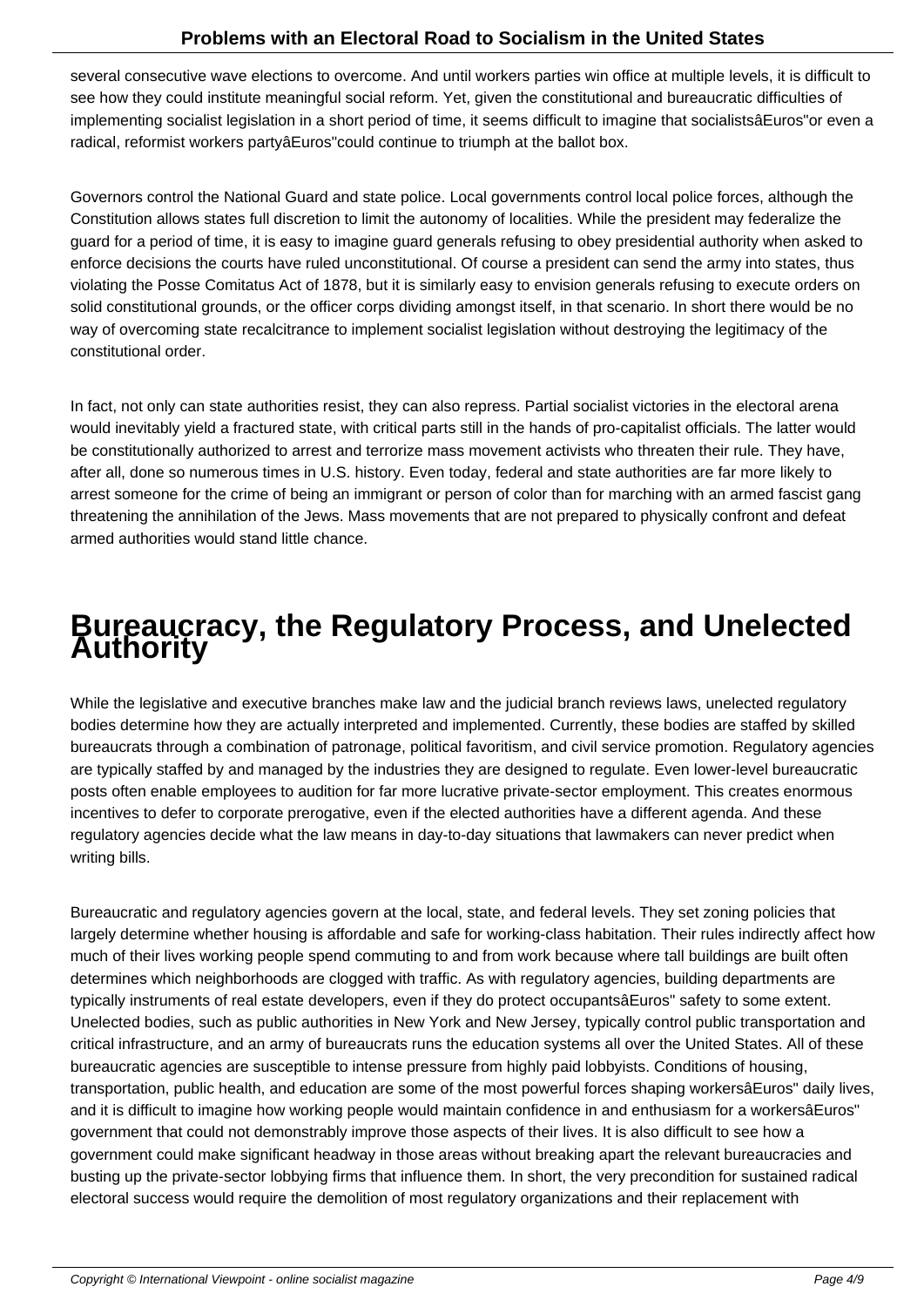democratic and accountable bodies.

Unelected bureaucracy also reigns in the area of foreign policy. While major decisions such as going to or avoiding war, or negotiating trade agreements, are in the hands of elected officials, many of the day-to-day details of foreign relations are decided and implemented by career officials who are similarly subjected to substantial corporate lobbying and use foreign service careers as springboards into highly paid private-sector employment. The State Department routinely approves international trade licenses, contacts foreign bureaucrats on behalf of U.S. firms, and utilizes personal relationships with international counterparts to smooth those processes. In a world in which several major capitalist states still rule and the U.S. state is fractured, these bureaucrats could become key links between global and domestic counter-revolution.

While bureaucracy takes different forms in different countries, career civil servants staff the state apparatus in most capitalist states today. They tend to be ideologically committed to the survival of the state. Their career ambitions also depend on the patronage of higher ups in each department and alliances with private capitalists who hold the key to their promotion both inside and outside the public sector.

Can bureaucracy be subordinated to a workersâEuros" government? Yes. In fact the soviet state had no choice but to rely on sectors of the tsarist bureaucracy both to win the civil war and for government administration in the 1920s. In a scenario in which the capitalist class has been fully defeated, disempowered bureaucrats might well decide, one by one, that cooperation with the new workersâEuros" regime represents the only hope for maintaining their careers. However, the âEurosoedemocratic,âEuros or, more accurately, the electoral, road to socialism leads inevitably along a different path. It does not deliver a sudden, decisive defeat to the state or to the ruling class. Quite the contrary, it leads to what might be termed âEurosoedual power,âEuros in which socialists rule over substantial sectors of the government but capitalist politicians dominate others and much of the capitalist state bureaucracy remains intact. The police, fearing that their careers are in jeopardy, would likely continue to repress mass movements and fight at all costs to preserve their positions. These institutions of the capitalist state would also have powerful allies in the judiciary, not to mention support from capitalists around the world. Under that scenario it is highly unlikely that the administrative bureaucracies would place themselves at the service of workersâEuros" regimes who have far less to offer them and from whom they have far less to fear.

### **Repression**

Throughout U.S. history the labor movement and other radical reform movements have had to contend with ferocious and violent counterattacks. After World War I, socialists, anarchists, and labor activists of various stripes faced intense state repression. The survival of U.S. capitalism was not in question at this time. Yet, the federal government responded with mass arrests, deportations, frame-ups, and violence. After World War II, federal and state governments effectively repressed the radical wings of the labor movement with witch hunts and blacklists, while tolerating rampant racist violence. It is important to note that the Communist Party not only, at this point, could not have threatened revolution, its orientation was heavily electoral. But the mere prospect of a more militant labor movement and a radical electoral alternative was something both Democrats and Republicans were determined to repress. In the 1960s the FBIâEuros"s Cointelpro program targeted movement activists and even murdered Black Panther leader Fred Hampton.

A workers movement in the United States must prepare for severe state repression or it will succumb to it. At times this may involve operating clandestinely. It may also require active self-defense against legal authorities or fascist paramilitaries. Most importantly, preparation means educating a generation of socialist and labor activists about how and why the state protects capitalist profitability both through its own constitutional mechanisms and often with repressive measures that violate its own legality.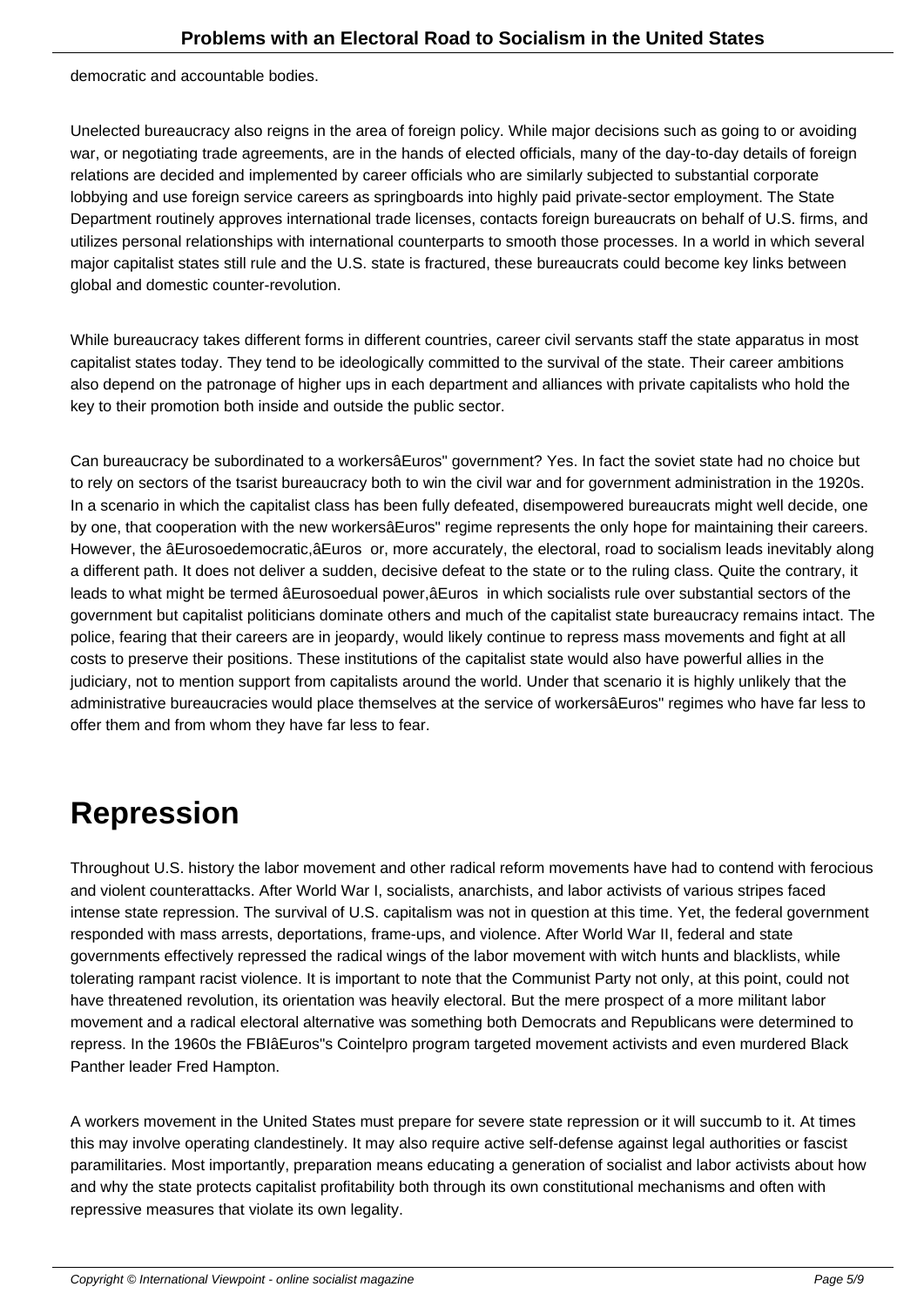#### **Could an Electoral Transition Succeed?**

Hypothetically, yes. But to imagine a successful socialist transition that does not entail a decisive defeat of the capitalist state and repression of capitalist political institutions assumes implausible preconditions. First, because it is impossible to win all levers of governmental power in one election, we would have to imagine several wave elections over a multiyear period. Second, this would require mass working-class mobilizations involving large demonstrations and strikes that donâEuros"t ebb over multiple years. These would be necessary to maintain intense pressure on nonsocialist politicians and career bureaucrats and sustain electoral armies to reelect socialist (or at least working-class) majorities at the federal and state levels. Activists in these movements would have to be willing to continue to mobilize, despite the enormous sacrifices of time, energy, and attention to their personal lives, for a socialist cause that would yield few tangible benefits for the first several years.

The problem with these suppositions is that historically, working-class struggle is episodic but capitalist reaction is continuous. Ultimately, the electoral roadâEuros"even one that combines electoral victories with mass strikes and protestsâEuros"depends on a type of working-class mobilization that is wildly out of sync with the actual patterns of workers movements since the nineteenth century. Workers have been able to organize to win substantial gains from employers and the state in most of the world at one point or another. However, these struggles have always been episodic. They sometimes win tangible victories at the high point of mass struggle or in the aftermath. They often change cultural values as well. But then they inevitably recede. There are good reasons for this. First, under capitalism workers do not own the means of production. Rather they depend upon their ability to work for employers in order to pay their bills. Consequently, they cannot strike continuously. Second, although for socialists mass movements are exciting, for most participants that excitement is combined with enormous sacrifice. Workers who organize surrender precious hours after stressful work days. They have to forgo time with their children and often need to choose between attending meetings or rallies and working the second jobs they need to pay for their housing, health care, or childrenâEuros"s education. Understandably, when meaningful victory appears remote it is difficult to get people to become activists even at a minimal level. When a movement grows, the passion and possibility of success attract larger numbers. But eventually, commitment levels are difficult to maintain and the lure of normal lives chips away at the movementâEuros"s base.

Capitalist counter-reaction, by contrast, is persistent. Even if ruling classes suffer partial defeats and have to make temporary concessions, their struggle to maintain their dominance and expand their advantages proceeds. U.S. workers, for example, mobilized in multiple waves between the Civil War and the late twentieth century. Strikes and militant organizing crested in the late nineteenth century, again after World War I, again in the mid-1930s, and again after World War II. These waves yielded partial victories: legalization of unions, limits on the work day, and workplace safety legislation, to name a few. Yet employersâEuros" counterattacks, particularly since the 1970s, have been persistent, frequently violent, and have whittled away most of those gains. The vast majority of workers today are not unionized. Consequently, they enjoy no real workplace protections. Bureaucratic regulatory agencies rarely protect workers, even if the laws say they should. And most workers need to work more than forty hours just to survive. EmployersâEuros" struggles are not episodic for very practical reasons. While workersâEuros" struggle requires independent organization, demands personal sacrifice, and often runs counter to dominant ideological and cultural assumptions, capitalist and bureaucratic counter-reaction is relatively cost-free. Capitalists do not need to surrender family time in order to squeeze employees. They do it at work when they shape the pace of production and negotiate contracts. Government bureaucrats similarly give up no free time to assist employers. They are on the clock when they interpret and enforce regulatory regimes in line with a pro-business agenda. For business owners and state officials, anti-worker reaction is their day job. And they can keep doing it, day after day, year after year, regardless of their levels of enthusiasm.

Anti-racist and feminist movements have experienced similar ebbs and flows for similar reasons, and the reactions against them have been similarly consistent. The movements have won equal-rights legislation, outlawing formerly legal regimes of discrimination in education, housing, and employment. In part, mass civil rights and womenâEuros"s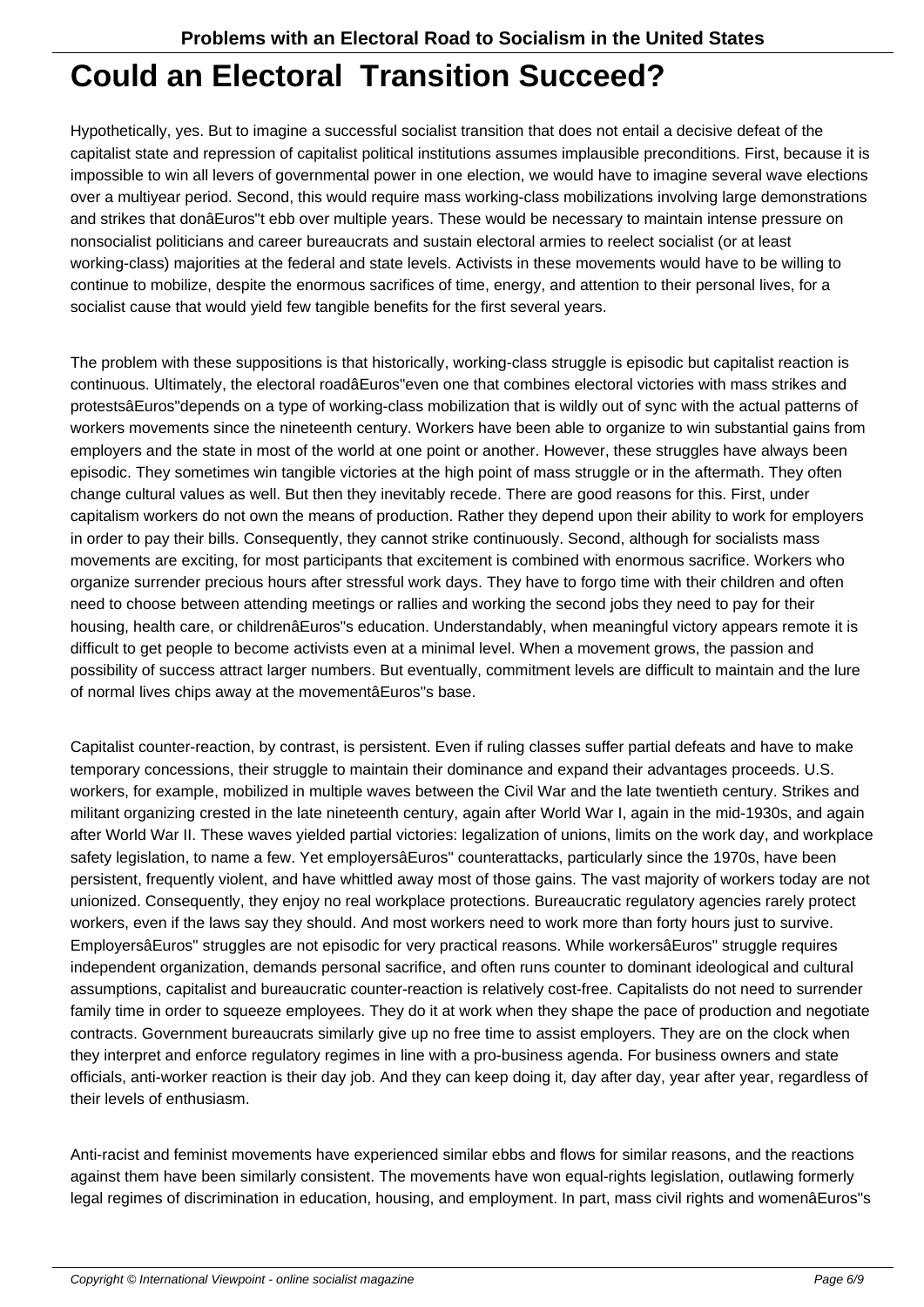movements have succeeded by fracturing governmental authority through pressure from below. In some cases, such as the 1965 Civil Rights Act, they pressed the federal government to impose restrictions within the various states, often against the resistance of state authorities. In others, they created an atmosphere that pushed the judicial branch to reinterpret the Constitution to outlaw educational discrimination by race or to declare that a womanâEuros"s right to choose was a protected âEurosoeprivacy right.âEuros Here too, however, the racist and anti-feminist countermeasures have been incessant and have benefited from the systems of separation of powers and federalism. Local and state authorities have fought both racial and gender equality for decades. They have limited the right to vote, expanded school segregation since 1954, and virtually eliminated the right to abortion in much of the United States. The Supreme Court has ruled voter suppression and partisan gerrymanderingâEuros"even with clear racial overtonesâEuros"constitutional. And the court now appears poised to overturn Roe v. Wade.

Examples from other countries pose the questions of revolution and counter-revolution more starkly. They illustrate the global and historic nature of the conflict between episodic mobilizations from below encountering persistent reaction from above.

In 1936 the French Popular Front of Communists, Socialists, and republicans was swept to power following massive strikes. Workers won meaningful reforms that limited their work day and guaranteed vacation time. While the French ruling class was temporarily on its heels, it quickly recovered and began to roll back workersâEuros" gains after 1938. After 1940 the Vichy regime seized the opportunity the German invasion offered and wiped out workersâEuros" rights even more substantially.

In Chile from 1970 to 1973 and in Poland from 1980 to 1981 workers mobilized en masse. They formed new organizations such as popular-power councils in Chile and Solidarity, a mass national union, in Poland. Whether either had the capacity to break apart the existing state and replace it with a government based on workers councils is impossible to determine in retrospect. But in both cases the old regimes depended on their control over the officer corps to declare martial law and destroy working-class organizations. In both cases the rulers were persistent: They relied on important sections of the state and waited for the critical moment to strike.

Any theory of socialist transition requires coming to terms with the practicalities of the U.S. capitalist state. It must be able to anticipate both governmental and bureaucratic resistance and state repression. Finally, it must address itself to the difficulties of maintaining militant working-class mobilization over long periods of time.

Both Chibber and Blanc raise valid cautions about what Blanc terms the âEurosoeLeninistâEuros model. The problem with their arguments, however, is that they vastly underestimate the complexities of the capitalist state in this country, the power of the constitutional order to preserve capitalist property relations, and the numerous modalities of class rule and repression. By not offering a realistic strategy for destroying that order or those modalities, they have created a vision of socialist transition that is somewhat ethereal and not at all practical.

## **Historical Context for a Socialist Victory and Its Strategic Implications**

Eric Blanc characterizes the perspective he disputes as the âEurosoeinsurrectionary approachâEuros : âEurosoeAccording to this conception, there will at some point be a deep crisis and the emergence of institutions of dual power (like workers councils). For the revolution to succeed, these dual power institutions will have to, through an insurrection, overthrow the entire existing state and place all power into the hands of workers councils or some equivalent form of organization.âEuros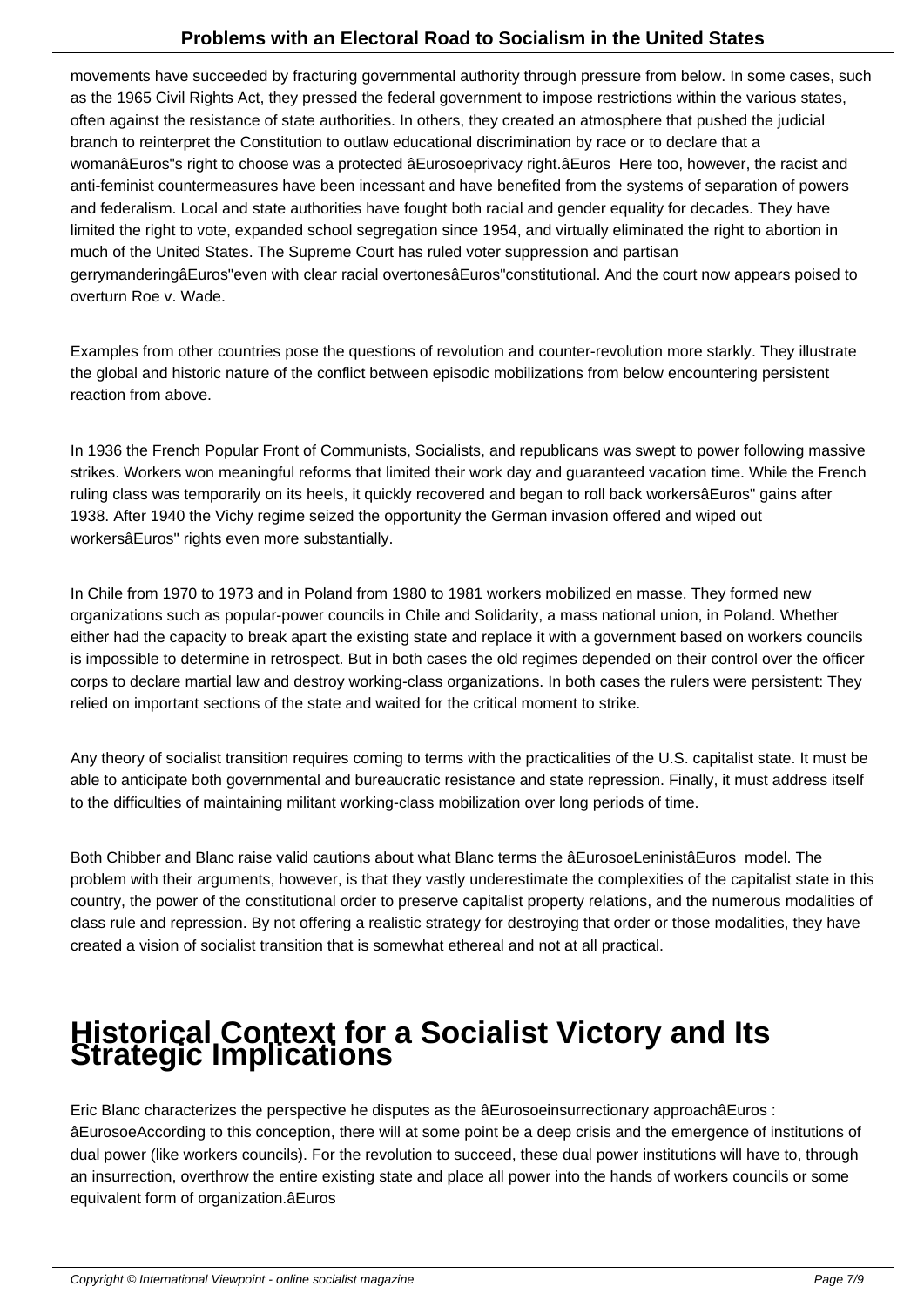He goes on to argue that âEurosoeunlike democratic socialism, the insurrectionary approach has never even come close to being taken up by a majority of workers under a parliamentary regime.âEuros We can agree that organs of dual power have not seriously threatenedâEuros"objectively or subjectivelyâEuros"any established, stable capitalist democracy. Blanc continues that we should not âEurosoehinge our strategy âEuros¦ on such an unlikely possibility.âEuros

But a âEurosoedemocratic socialistâEuros movement for such a revolutionary changeâEuros"and Blanc agrees that we are talking about change on the order of a social revolutionâEuros"is just as historically unprecedented. Further, no effort to create a workersâEuros" government through parliamentary means has ever led to a successful socialist transition. In fact all such efforts have failed to overcome capitalist resistance and been turned back.

Before uniting behind an anti-capitalist program, the working class is likely to have gone through a period of deepening class struggle. Before becoming subjectively revolutionary, workers would have to have arrived at the conclusion that the satisfaction of their most basic needs is no longer possible under capitalism. This would be most likely during a period of profound political and economic crisis.

Moments of the potential collapse of a large social system are very rare, and the ultimate collapse itself can only happen once. (In this sense, a movement of workers councils aiming to take state power is of course an âEurosoeunlikely possibility.âEuros ) Such crises undermine the legitimacy of the system and make revolutionary alternatives seem more attractive. It is in this context that we have to contemplate the behavior of the state apparatus and the legitimacy of the existing state institutions in the eyes of the working class.

#### **Capitalist Democracy in the Face of Class Struggle**

One does not need to look very deeply into United States history to observe how willing are ruling elites to resort to severe limitations on democracy to maintain their dominance. Even such a moderate change as the 2018 election of a Democratic, more labor-friendly, governor in Wisconsin led the Republican legislature to pass a measure during Governor Scott WalkerâEuros"s lame-duck session limiting the powers of the incoming governor in order to safeguard WalkerâEuros"s âEurosoeright-to-workâEuros legislation. The North Carolina legislatureâEuros"s September 11, 2019, âEurosoestealth overrideâEuros of a Democratic governorâEuros"s budget veto provides another illustration of the limitations on electoral democracy. Political movements for reforms much more threatening than those involved in these two states are likely to be met with even more blatant anti-democratic measures.

In times of crisis the repressive functions of the state apparatus come to the fore. These can be supplemented by the âEurosoesoftâEuros power of the FBI, National Security Agency, Department of Homeland Security, and (internationally) the CIA. In a period when the rule of the dominant class is explicitly threatened, all of these will be used against the movements advocating socialism, not excluding their electoral arms.

Any program of democratizing the existing state would of necessity involve purging its bureaucracies. Such a move would not be perceived asâEuros"and in actuality would not beâEuros"a mere replacement of one group of officials by another. It would entail a fierce battle on all frontsâEuros"in the courts and in the streets. Its success would not be achievable via the actions of the workersâEuros" legislature or executive alone.

Further, the historical conditions we are discussing will involve the need for immediate solutions to critical problems. Workers will expect their government to encroach widely on capitalist property rights in order to produce meaningful reforms. They will need to check the power of the repressive apparatus mobilized against them and begin taking the measures necessary to pull society out of the depths of its crisis. Then they will have to impose their own repressive